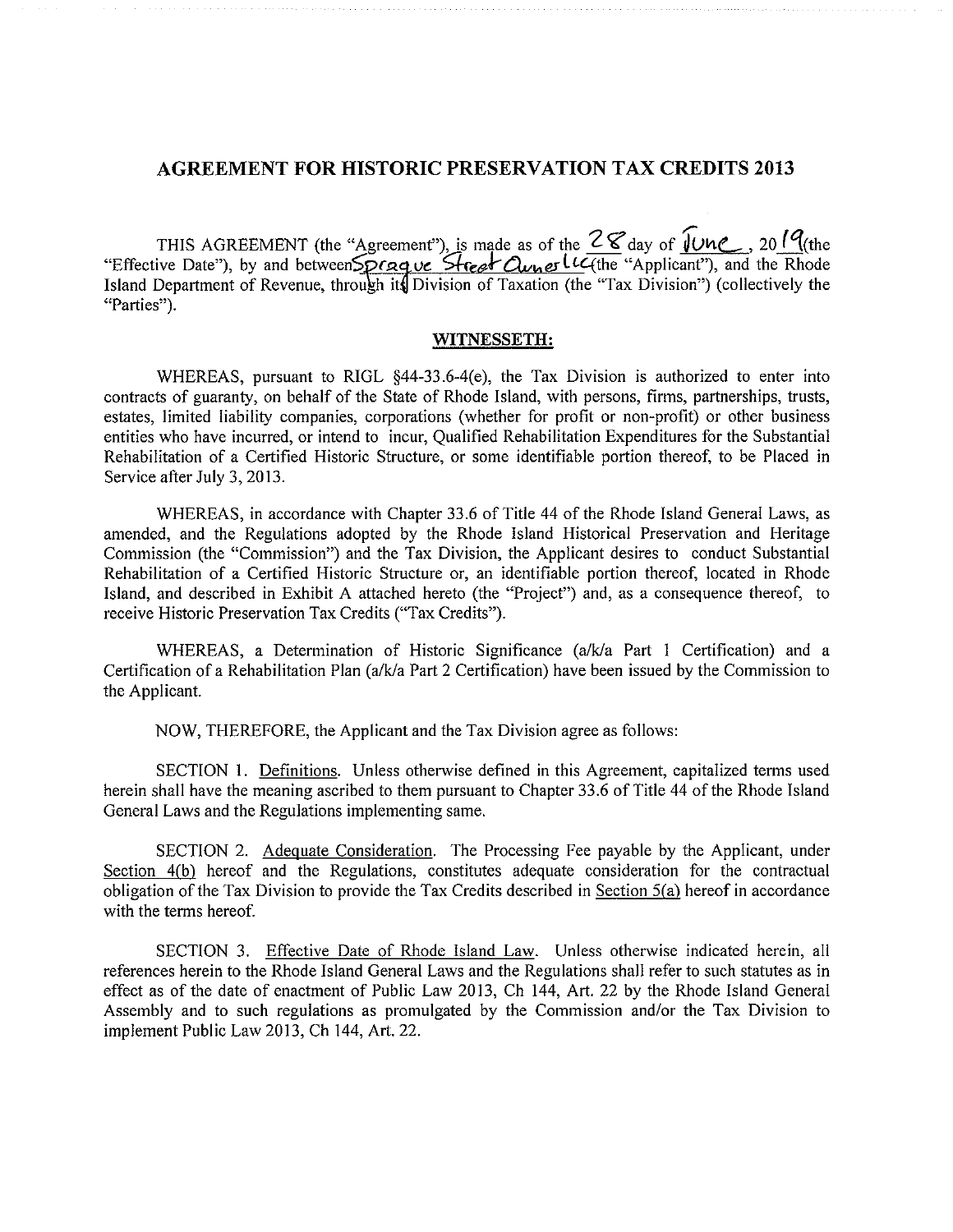#### SECTION 4. Duties of the Applicant.

(a) The Applicant shall fulfill the requirements for the Substantial Rehabilitation of the Project approved by the Commission and, in addition thereto, the Applicant specifically covenants that:

(1) Full, Fair and Honest Disclosures Required. The Applicant has made, and will make, full, fair and honest disclosure of all material facts to both the Commission and the Tax Division during the entire Application process set forth in the Regulations.

(2) Rehabilitation Will be Consistent with Plan and Standards. The Applicant shall insure that the Project, when finished, will be consistent with the proposed rehabilitation plan certified by the Commission and that all completed work will meet the criteria set forth in the Regulations and the Standards of Rehabilitation incorporated therein.

(3) Documentation Required to Verify Costs Incurred. The Applicant will furnish, on demand and in a complete and timely fashion, any additional and detailed documentation to verify that any final costs attributable to the Substantial Rehabilitation of a Certified Historic Structure were actually incurred and furthermore, meet the criteria of Qualified Rehabilitation Expenditures. Said documentation shall include, at the minimum, the items set forth in Tax Division Regulation CR 13-16.

(b) Processing Fee. The Applicant agrees to pay, in full, a Processing Fee equal to three percent (3%) of estimated Oualified Rehabilitation Expenditures to the Tax Division before or upon execution of the within Agreement. If full payment is not tendered to the Tax Division along with a proposed Agreement, the Agreement will not be signed and any partial payment remitted shall be returned to the Applicant. The failure to pay the Processing Fee, in full and within thirty (30) days from the Commission's Part 2 certification date, will result in the denial of Tax Credits and the Applicant's loss of place in the Queue for Tax Credits.

#### SECTION 5. Duties of the Tax Division.

(a) Tax Credit. The Tax Division shall allow a Tax Credit, as set forth in Exhibit B, calculated in accordance with RIGL §44-33.6-3(a), and equal to the lesser of: (i) the estimated Qualified Rehabilitation Expenditures as submitted with this Agreement multiplied by either twenty percent (20%) or twenty-five percent (25%), as elected by the Applicant, or (ii) the actual Qualified Rehabilitation Expenditures, incurred by the Applicant and verified by the Tax Division, for the Substantial Rehabilitation multiplied by either twenty percent (20%) or twenty-five percent (25%), as elected by the Applicant. Provided further that:

(1) 25% Tax Credit Requires Trade or Business Use. If the Applicant elects twenty five percent (25%) of the Qualified Rehabilitation Expenditures as the Tax Credit, the Applicant acknowledges and agrees that: (i) at least twenty five (25%) percent of the total rentable area of the Certified Historic Structure will be made available for a Trade or Business, as defined in RIGL §44-33.6-2(17), or (ii) the entire rentable area located on the first floor of a Certified Historic Structure will be made available for a Trade or Business, as defined in RIGL §44-33.6- $2(17)$ .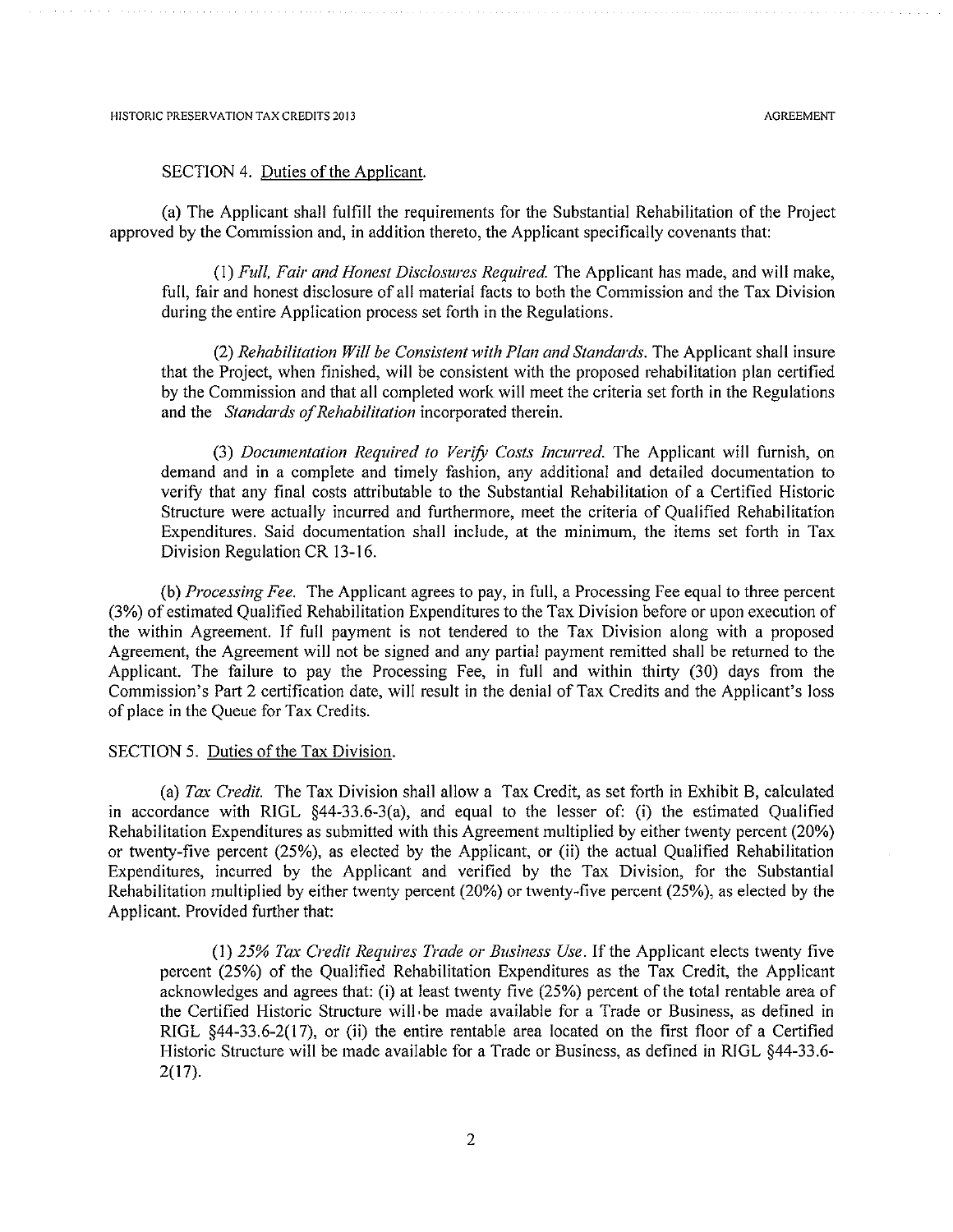(2) Qualified Rehabilitation Expenses Incurred on or after July 3, 2013. The Applicant acknowledges that the Qualified Rehabilitation Expenses upon which the Tax Credit is claimed must be incurred on or after July 3, 2013. Qualified Rehabilitation Expenses incurred prior to July 3, 2013 cannot be used for calculating Tax Credits under this program.

(3) Maximum Tax Credit Allowed. The Applicant acknowledges and agrees that the maximum amount of the Tax Credit allowed for any certified rehabilitation project, under Chapter 33.6 of Title 44 of the General Laws, is Five Million Dollars (\$5,000,000) and that this limitation applies regardless if the structure is to be completed in phases or in multiple projects.

(4) Qualified Rehabilitation Expenditures Allowed by Certification after Audit. The Applicant acknowledges that the Qualified Rehabilitation Expenditures are allowed only if certified by the Tax Division after audit and further acknowledges that the Tax Division is authorized to conduct said audits and issue such certifications. The within acknowledgement does not abrogate or hinder the Applicant's right to contest the denial, in whole or in part, of a request to certify Qualified Rehabilitation Expenditures.

(b) Processing Fee is Non-Refundable. The Applicant acknowledges and agrees that the Processing Fee paid pursuant to Section 4(b) of this Agreement is, pursuant to RIGL 844-33.6-4(d), nonrefundable. Processing Fees will not be returned if the Applicant subsequently abandons the Project and no longer desires the Tax Credit nor will Processing Fees be returned, in part, if the Processing Fees paid with this Agreement exceed three percent (3%) of the actual Qualified Rehabilitation Expenditures incurred by the Project as certified by the Tax Division.

#### SECTION 6. Termination of Agreement

(a) Grounds for Termination and Sanctions. If information comes to the attention of either the Commission or the Tax Division, at any time up to and including the last day of the Holding Period, that is materially inconsistent with representations made by the Applicant herein or in an application or supporting documentation filed with the Commission or the Tax Division, the Tax Division may terminate this Agreement and the Commission or the Tax Division may deny requested certifications or rescind certifications previously issued. In either instance, any Processing Fees paid by the Applicant will be forfeited. Upon termination, any Tax Credits issued under this Agreement hereunder shall be null and void and subject to recapture. In addition, any proceeds received from the sale, transfer or assignment of Tax Credits will be subject to taxation. This Section of the Agreement shall be applied in a manner consistent with RIGL §44-33.6-4(h) and RIGL §44-33.6-3(f).

(b) Holding Period Defined. The term "Holding Period" as used within this Agreement shall mean twenty-four (24) months after the Commission issues a Certificate of Completed Work. In the case of a rehabilitation which may reasonably expected to be completed in phases, as described in RIGL §44-33.6-2(16), "Holding Period" shall be extended to include a period of time beginning on the date of issuance of a Certificate of Completed Work for the first phase or phases for which a Certificate of Completed Work is issued and continuing until the expiration of twenty-four (24) months after the Certificate of Completed Work issued for the last phase.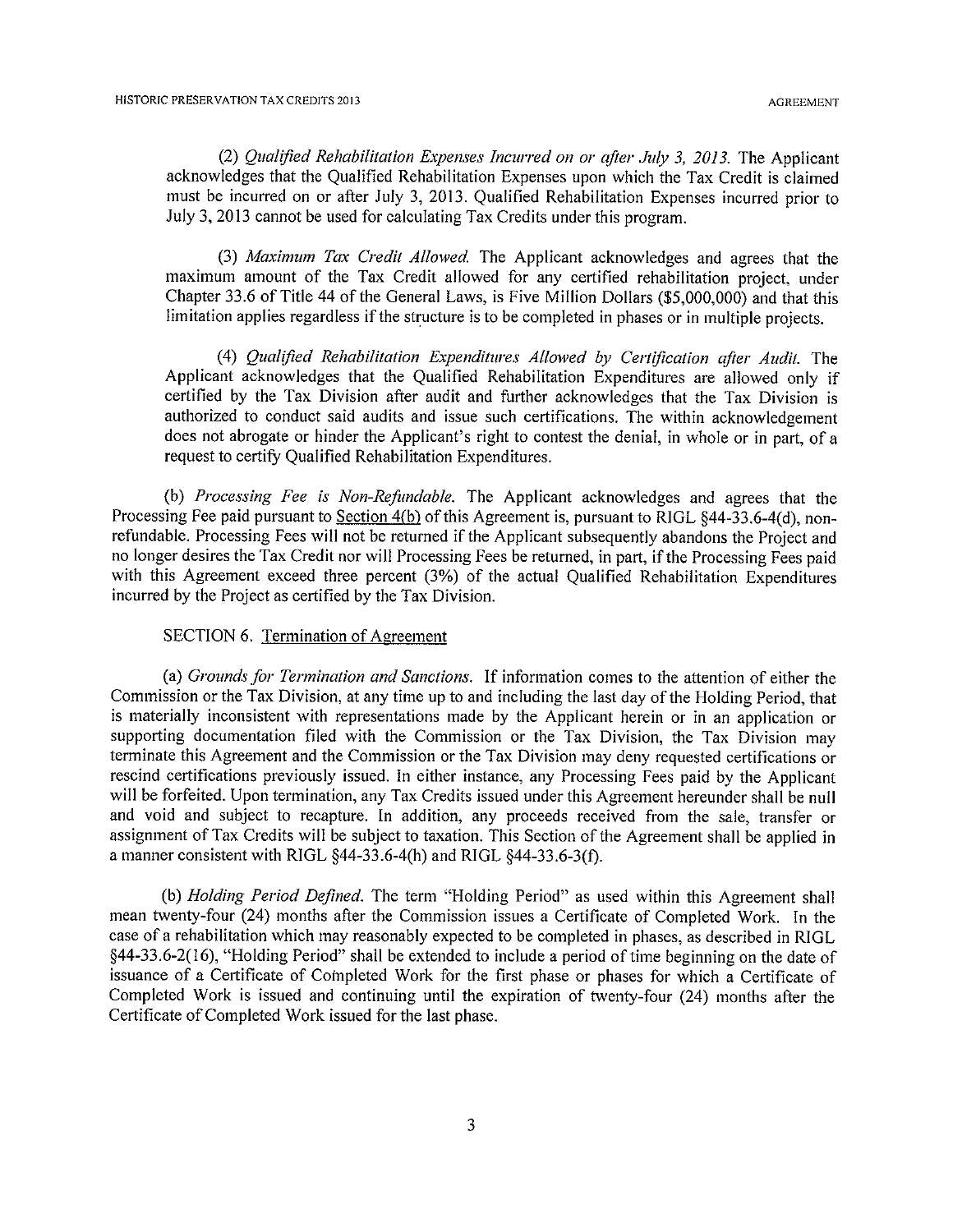#### SECTION 7. Assignment of Agreement.

(a) Assignments Allowed and Consents Required. The Applicant's right to assign this Agreement is limited and shall be governed by RIGL  $§$ 44-33.6-4(g) with that section allowing such assignment only to:

(1) An Affiliate of the Applicant without the consent of the Tax Division, or

(2) A banking institution, as defined by RIGL  $\S$ 44-14-2(1), or a credit union, as defined by RIGL  $§44-15-1.1(1)$ , without the consent of the Tax Division, or

(3) A person, firm, partnership, trust, estate, limited liability company, corporation (whether for profit or non-profit) or other business entity that incurs Oualified Rehabilitation Expenditures for the Substantial Rehabilitation of Certified Historic Structures or some identifiable portion thereof to be Placed in Service on or after July 3, 2013, with such assignment to be approved by the Tax Division and which approval shall not be unreasonably withheld, or

(4) A person, firm, partnership, trust, estate, limited liability company, corporation (whether for profit or non-profit) or other business entity that is approved by the Tax Division, and such assignment shall require the consent Tax Division.

(b) *Affiliate Defined*. The term "Affiliate" is defined in RIGL  $\S$ 44-33.6-4(g) as any entity controlling, controlled by or under common control with such person, firm, partnership, estate, trust, limited liability company, corporation (whether for profit or non-profit) or other business entity.

(c) *Notice of Assignments*. Prior written notice of any assignments of the Agreement, including those for which no consent is required, shall be given to the Tax Division pursuant to Section 13. Such notice shall include the name, tax identification number, the address, phone number, and contact person for both the assignor and the assignee and shall indicate the date of assignment.

SECTION 8. Timely Progress of Project Required.

(a) Project Schedule Must Have Been Filed. The Applicant covenants that it has submitted to the Commission, along with its Part 2 Application, a reasonably detailed project timeline setting forth a schedule whereby various identifiable aspects of the Project (e.g., rough plumbing  $\&$  electrical, exterior siding, interior finish work on 1<sup>st</sup> floor) will be completed and the estimated amount of Qualified Rehabilitation Expenditures that will be expended on each such aspect of the Project (the "Project Schedule"). In the event that the Project is to be completed in phases, the Project Schedule should also reflect when it is anticipated that each phase will be completed and an estimate as to the amount of Qualified Rehabilitation Expenditures that will be incurred in each phase.

(b) "Substantial Construction" Requirement. The Applicant acknowledges and agrees that Substantial Construction on the Project must commence within twelve (12) months from the date on which the Applicant's Part 2 Application is approved by the Commission. Furthermore, upon commencing Substantial Construction, the Applicant shall file an affidavit with the Commission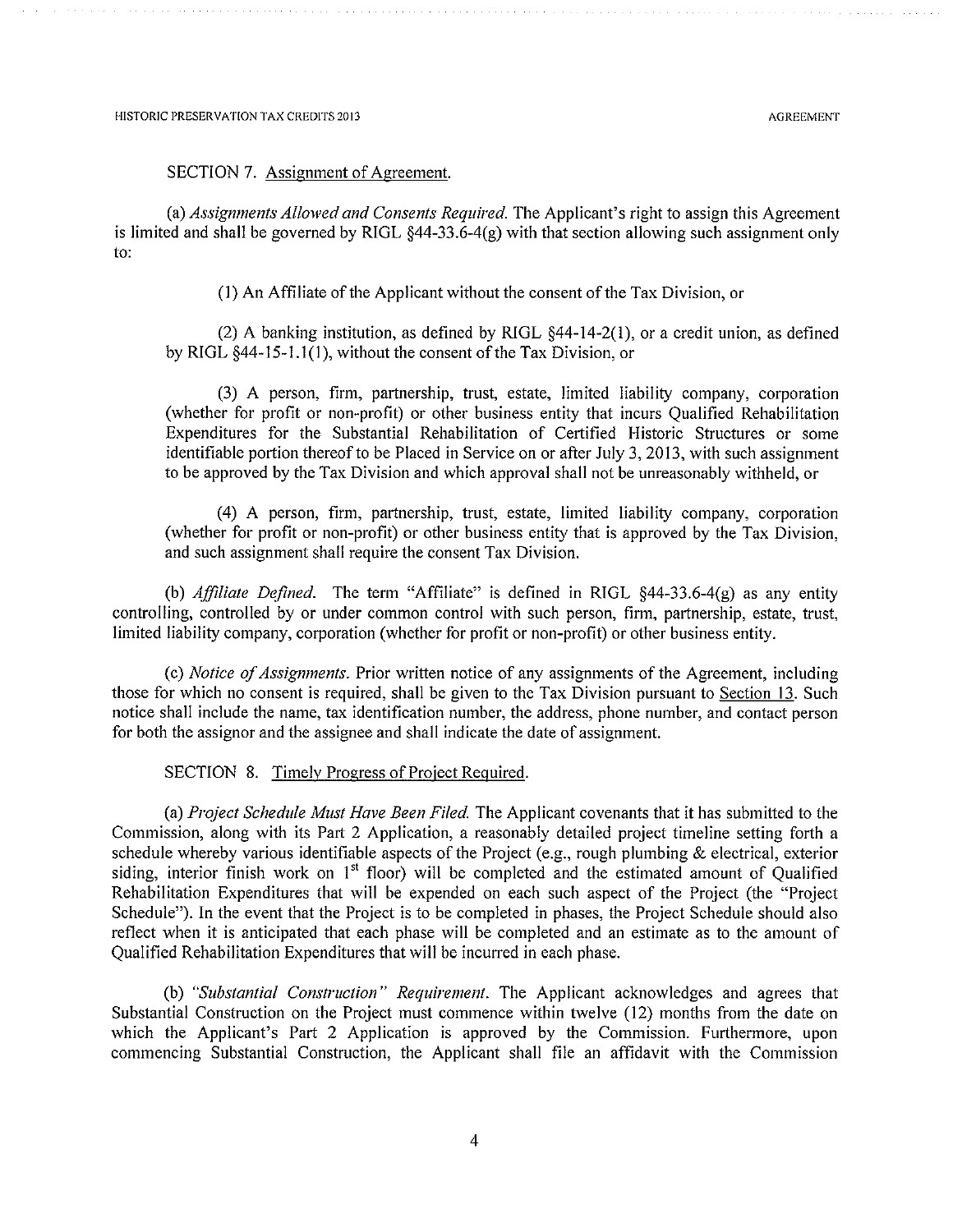attesting to the commencement of Substantial Construction together with evidence that the requirements of Substantial Construction have been satisfied.

(c) Substantial Construction Defined. The term "Substantial Construction" is defined to mean that (i) the owner of a Certified Historic Structure has entered into a contract with the Tax Division and paid the Processing Fee; (ii) the Commission has certified that the Certified Historic Structure's rehabilitation will be consistent with standards set forth in Chapter 33.6 of Title 44; and (iii) the owner has, within five (5) years from the date this Agreement is executed, expended ten percent (10%) of the Qualified Rehabilitation Expenditures estimated in the contract entered into with the Tax Division for the Project or, if a phased project, for the first phase the Project. Substantial Construction does not occur until all three of the above requirements are fulfilled.

(d) Project Shall Not "Remain Idle". The Applicant further covenants that within twelve (12) months from the date of Part 2 Certification, construction will commence and the Project shall not Remain Idle for any period of time exceeding six (6) months prior to the completion of the Project.

(e) Remain Idle Defined. The term "Remain Idle" is defined to mean that:

(1) Substantial work has ceased at the Project; or

(2) Work crews have been reduced by more than twenty-five percent (25%) for reasons unrelated to (i) scheduled completion of work in accordance with the Project's schedule, (ii) reasonably unanticipated physical conditions, or (iii) an event of force majeure; or

(3) The Project Schedule that was originally submitted to the Applicant to the Commission has been extended for more than twelve (12) months for reasons unrelated to (i) reasonably unanticipated physical conditions or (ii) an event of force majeure.

The Project is deemed to Remain Idle if any one of the above three criteria are met.

(f) Force Majeure Defined. To be deemed an event of force majeure, the cause of the event must be (i) reasonably unforeseen, (ii) outside the control of the Applicant and (iii) could not be avoided by the Applicant's exercise of due care. By way of example, and not in limitation, any delays, work stoppages, or work force reductions caused by financial difficulties, labor disputes or violation of the law shall be deemed to cause the Project to Remain Idle.

(g) Penalties for Non-Compliance. In the event that Substantial Construction is not commenced within twelve (12) months from the date on which the Applicant's Part 2 Application is approved by the Commission or if the Project Remains Idle for a period of time exceeding six (6) months, the Applicant shall forfeit all Processing Fees paid prior to that date and this Agreement for Tax Credits shall be terminated and deemed null and void without further action or documentation.

(h) Periodic Reports Required. In order to demonstrate that the Project does not Remain Idle, the Applicant, or its successor in interest, is to submit quarterly reports, with supporting documentation, to the Tax Division on or before the fifth day of April, the fifth day of July, the fifth day of October and the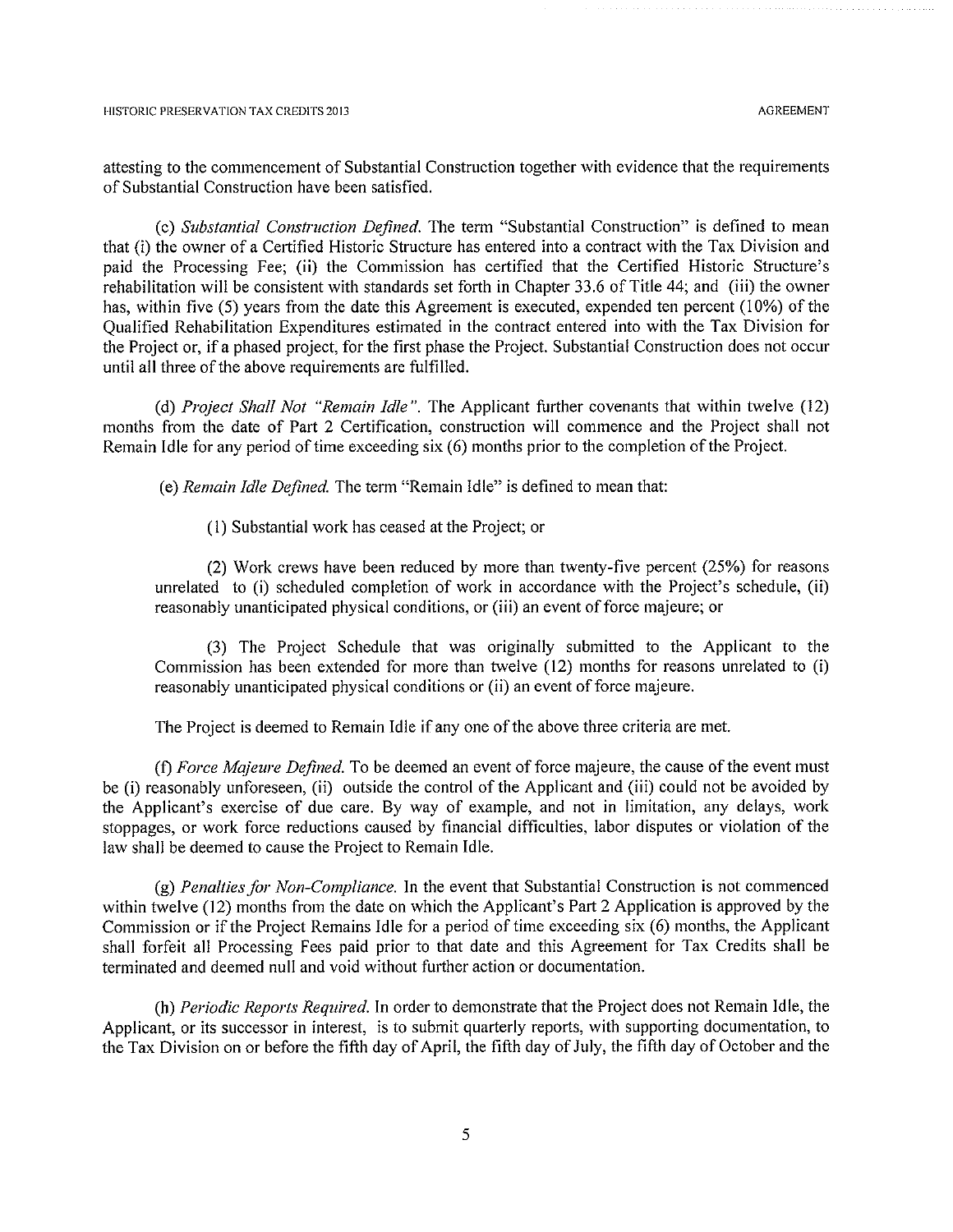fifth day of January. Said reports shall briefly set forth the work or tasks accomplished and the number of individuals employed on the Project during the preceding quarter.

(i) Reapplication after Forfeiture and Termination. Upon forfeiture and termination, the Applicant, pursuant to RIGL §44-33.6-7, may re-apply for Tax Credits for the Project but the Applicant acknowledges that it will be placed at the end of queue of prior applicants then awaiting the availability of Tax Credits. To reapply and be placed at the bottom of the Queue, the Applicant must submit a new application for Rhode Island Historic Preservation Tax Credits 2013 (Form HTC-13) to the Tax Division. If and when Tax Credits become available, the Applicant acknowledges that reapplication is expressly conditioned and subject to the following:

(1) The Applicant shall submit to the Commission a new application for Part 2 Certification, an amended Project Schedule as described in Section 8(a), setting the new reasonably detailed project timeline;

(2) The Applicant shall submit evidence, along with its request for reapplication, establishing the reason for the delay in the commencing Substantial Construction of the Project or for the Project Remaining Idle, and shall further provide evidence, reasonably satisfactory to the Commission, that the condition or event, causing the delay in commencing the Project or causing the Project to Remain Idle, has been resolved and will not recur; and

The Applicant will be required to remit a three percent (3%) non-refundable  $(3)$ Processing Fee as described in Section 4(b). This Processing Fee shall be calculated in accordance with the re-application submitted to the Commission and the Tax Division.

#### SECTION 9. Restrictive Covenants Required.

(a) Material Alterations. The Applicant acknowledges and agrees that no Tax Credits shall be issued until the owner of the Certified Historic Structure grants to the Commission a restrictive covenant agreeing that, during the Holding Period as defined in Section 6(b), no material alterations will be made to the Certified Historic Structure (i) without the Commission's prior approval, and, if approved, (ii) such material alterations shall be consistent with the standards established by the Secretary of the United States Department of the Interior for the rehabilitation of historic structures.

(b) *Trade or Business Use*. In the event that application has been made for the twenty five percent (25%) Tax Credit under this Agreement, the owner of the Certified Historic Structure shall also grant to the Commission a restrictive covenant agreeing that, for a period of sixty (60) months commencing when the Certified Historic Structure, or an identifiable portion thereof, was Placed into Service, either (i) twenty five percent (25%) of the total rentable area of the Certified Historic Structure or (ii) the entire rentable area located on the first floor of the Certified Historic Structure will be made available for a Trade or Business, as defined below.

(1) Trade or Business Defined. Pursuant to RIGL §44-33.6-2(17), a Trade or Business means an activity carried on for the production of income from the sale or manufacture of goods or performance of services, excluding residential rental activity.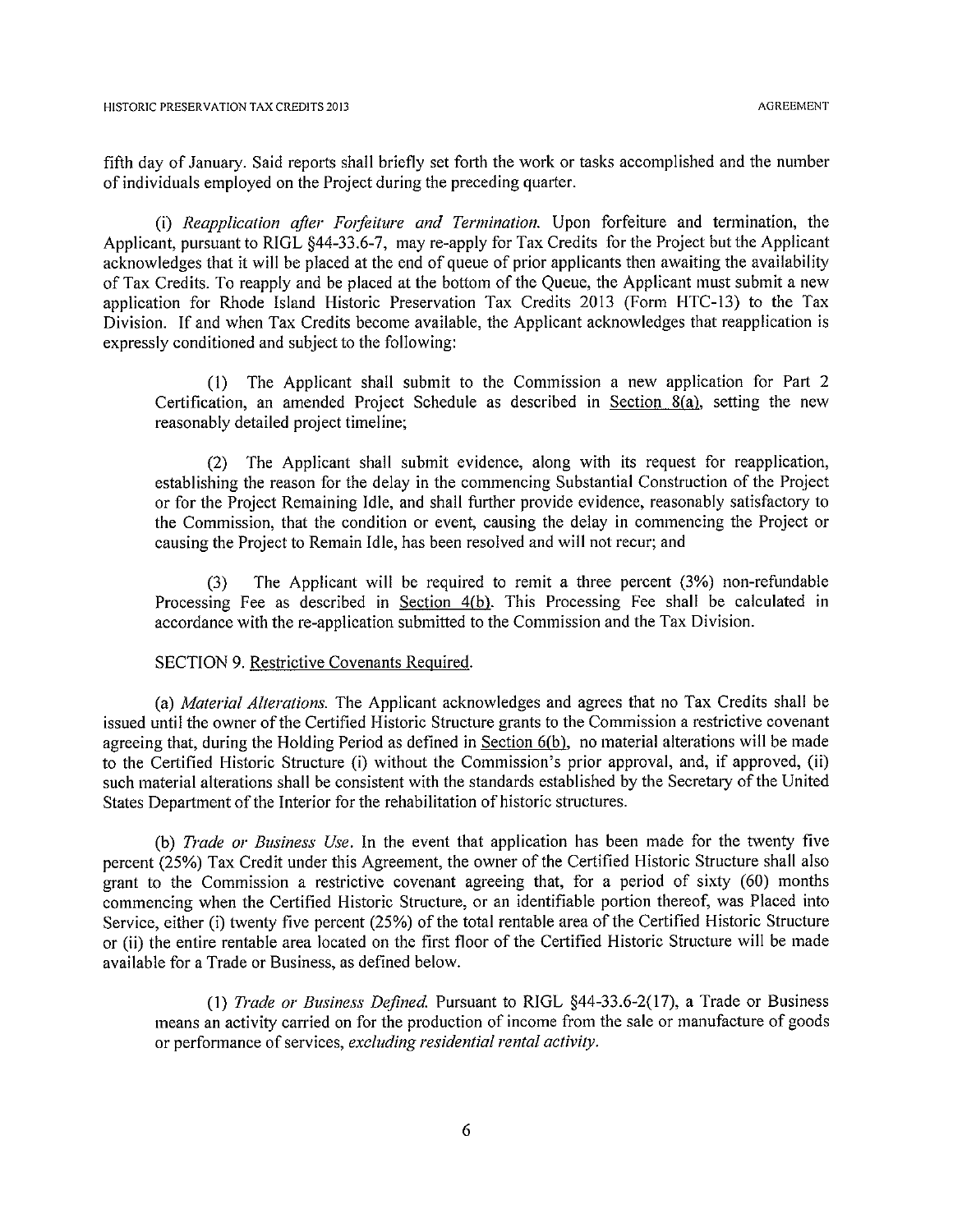(2) Made Available Defined. For purposes of this Agreement, the rentable area of a Certified Historic Structure is "made available for a Trade or Business" if, during the sixty (60) months after the Certified Historic Structure, or an identifiable portion thereof, was Placed into Service, the owner of the Certified Historic Structure has:

(i) Consistently and repeatedly advertised and marketed the rentable area for immediate occupancy or use by means of electronic media, print media, commercial listings or directories and other channels of communication reasonably designed to reach businesses located throughout the State of Rhode Island and in communities in adjoining states; or

(ii) Has consistently and repeatedly rented or leased the rentable area to a Trade or Business as defined in Section 9(b)(1) above.

(3) Documentation Required to Demonstrate Compliance. The Tax Division may require rental agreements and/or sample advertising materials and invoices to document compliance with the provisions of RIGL §44-33.6-4 and RIGL §44-33.6-2(17).

(c) Participation in Registered Apprenticeship Program. The Applicant acknowledges and agrees that, under RIGL §44-33.6-8, if the Hard Construction Costs of the Project equal or exceed ten million dollars (\$10,000,000), Tax Credits will be allowed only if any contractor and subcontractor working on the Project has an apprenticeship program for all apprenticeable crafts that will be employed on the Project at the time of bid. Said apprenticeship programs must be registered and approved by the United States Dept. of Labor in conformity with federal regulations.

(1) Hard Construction Costs Defined. Hard Construction Costs shall mean direct contractor costs for labor, material, equipment, and services associated with the Project, contractors' overhead and profit, and other direct construction costs. By way of example and not in limitation, Hard Construction Costs do not include architectural and engineering fees, the cost of surveying, legal and accounting expenses, insurance premiums or development costs. Hard Construction Costs are not necessarily costs that are allowable as QREs.

(2) Minimum Employees Required. The requirement to have a registered and approved apprenticeship program applies to any contractor and subcontractor working on the Project that has five (5) or more employees.

(3) Review to Ascertain Non-Compliance. The Applicant acknowledges that there are statutory sanctions for non-compliance with RIGL §44-33.6-8 and that the Department of Labor & Training, in conjunction with the Tax Division and other agencies, may review claims that a contractor or subcontractor was exempt from the apprenticeship program requirement due to insufficient employees.

SECTION 10. Jurisdiction and Venue. This Agreement shall be governed by the laws of the State of Rhode Island. Venue for all legal proceedings arising out of this Agreement, or the breach thereof, shall be located only in a court with competent jurisdiction in the State of Rhode Island.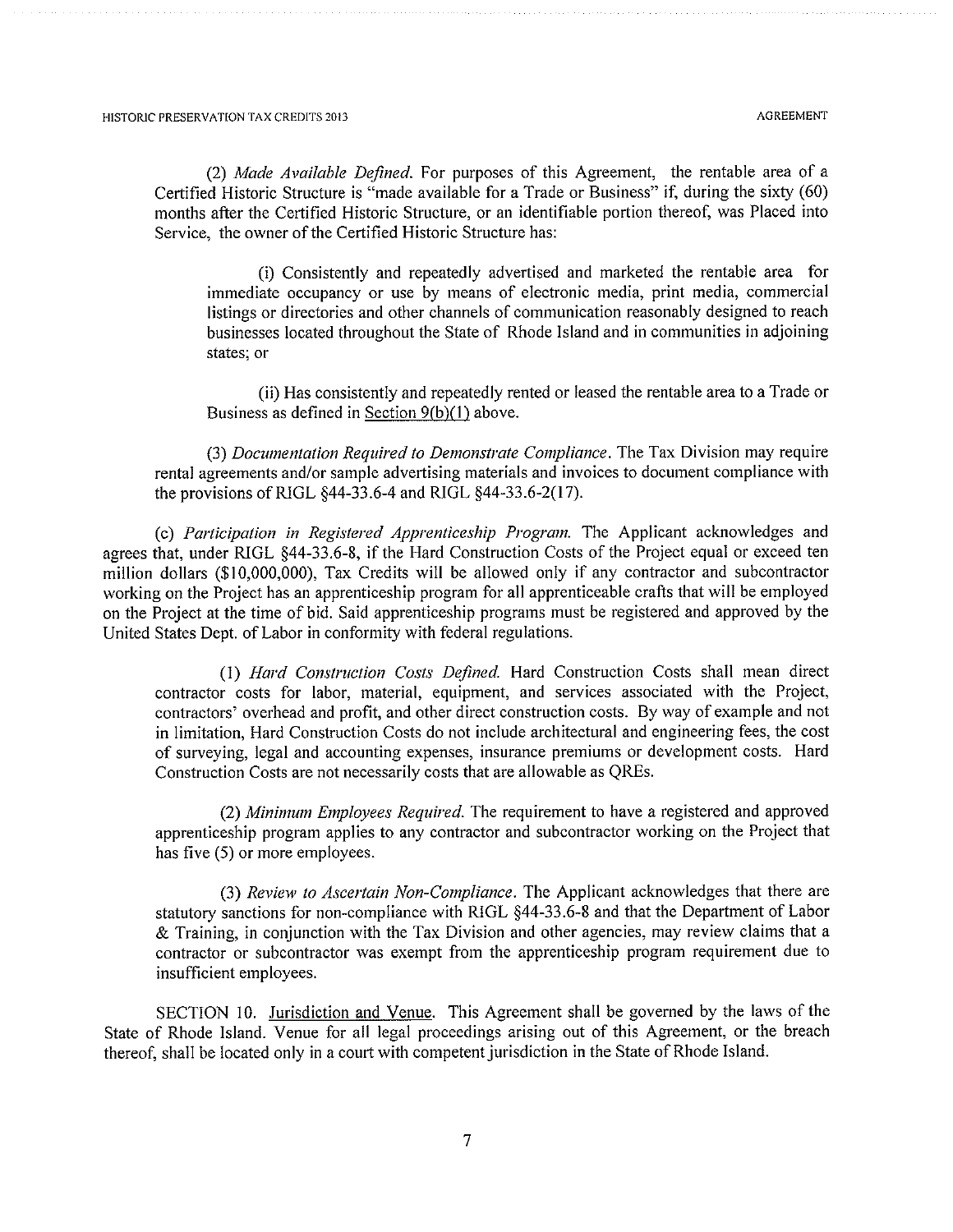SECTION 11. Entire Agreement. This Agreement contains the entire understanding between the Parties. For purposes of this Section, the Exhibits attached hereto are integral to the Agreement and made a part of the Agreement. The Agreement may not be changed orally but only by agreement in writing signed by the Parties.

SECTION 12. Severability. If one or more of the provisions of this Agreement should become legally invalid, the validity of the remaining provisions shall not be affected thereby. However, in such case, the Parties shall immediately agree on some other contractual arrangement which secures, as far as possible, the intended economic effect of the invalid provision(s).

SECTION 13. Notices. All demands, notices and communications hereunder shall be in writing and shall be deemed to have been duly given, if mailed by registered or certified mail, return receipt requested, or, if transmitted by other means, when received by the other Party at the address set forth herein, or such other address as may hereafter be furnished to the other Party by like notice.

(a) It is the responsibility of the Applicant or its successor and assignees to timely notify the Tax Division of any changes in contact information, and in particular, to notify the Tax Division of any change in address to which written notices should be sent.

(b) Notice or communication hereunder shall be deemed to have been received on the date delivered to or received at the premises of the addressee. In the case of receipt by registered or certified mail, notice or communication hereunder shall be deemed to have been received by the date noted on the return receipt. Any notice required or permitted to be given under this Agreement shall be sufficient if in writing, and if sent by registered or certified mail or delivered, postage prepaid, to the addresses below:

If to the Applicant:

SPRAGUE STREET DWNER LLC<br>11 South Angel! St, #325<br>Providence , RL 02906

If to the Tax Division:

Tax Administrator RI Division of Taxation One Capitol Hill, 1<sup>st</sup> floor Providence, RI 02908-5800

SECTION 14. Guarantee, Binding Effect and Enforceability.

(a) Guarantee of Delivery of Tax Credits. If this Agreement is not terminated pursuant to Section 6 or Section 8(f) and the Applicant has secured a Certification of Completed Rehabilitation from the Commission, the Tax Division guarantees delivery of one hundred percent (100%) of the amount of the Tax Credit, subject to audit and confirmation, to (i) the Applicant pursuant to RIGL §44-33.6-3(b)(1) as the party that incurred Qualified Rehabilitation Expenditures for the Substantial Rehabilitation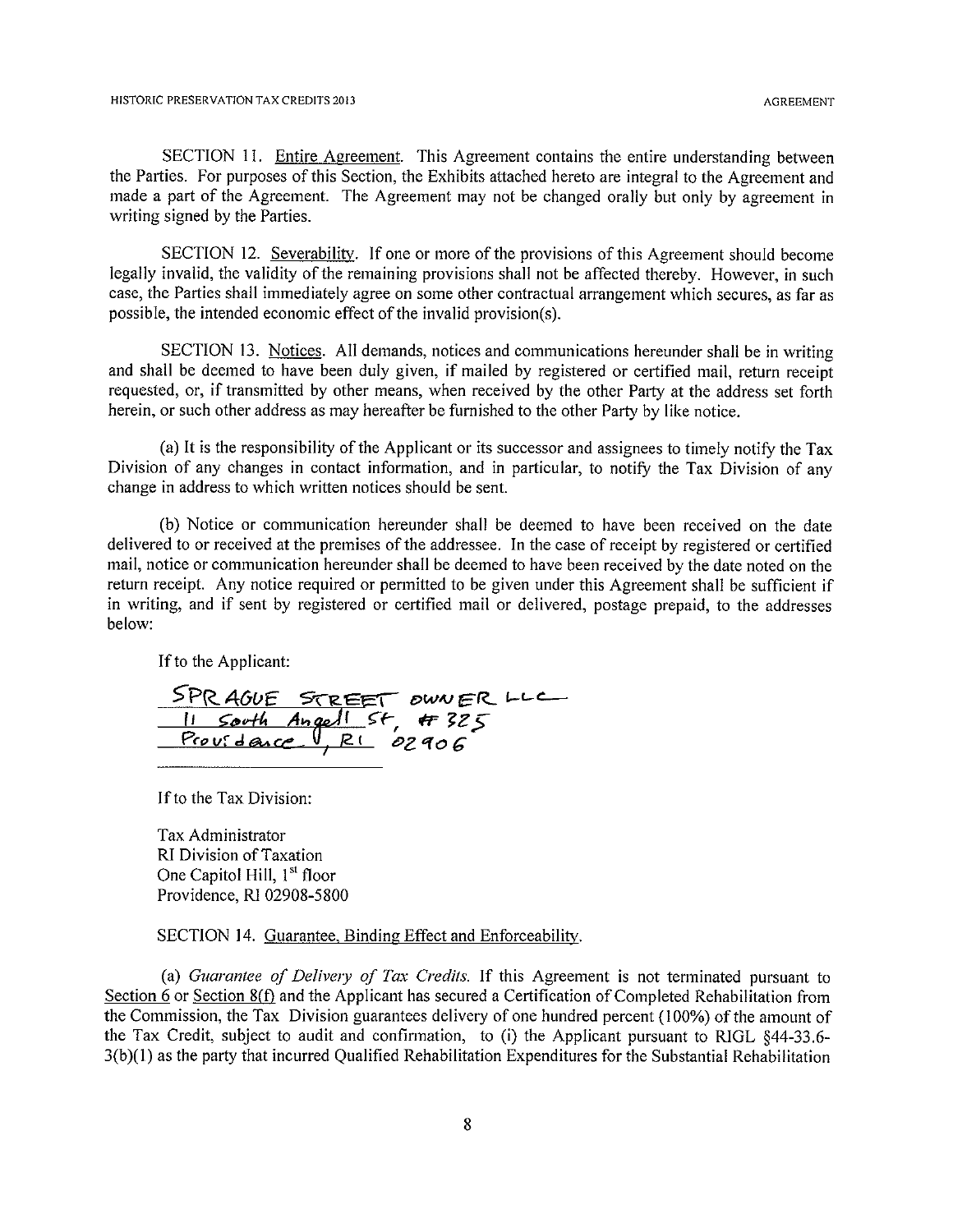of a Certified Historic Structure or an identifiable portion thereof, as specified in the Agreement, and Placed in Service on or after July 3, 2013, or (ii) to the Assignee(s) of the Applicant pursuant to RIGL  $§44-33.6-3(f)$  and the Regulations.

(b) If this Agreement is not terminated pursuant to Section  $6$  or Section  $8(f)$  and the Applicant has secured a Certification of Completed Rehabilitation from the Commission, the Tax Division guarantees that the Tax Credit, subject to audit and certification, shall be allowed pursuant to RIGL  $\overline{\S}$ 44-33.6-3(b) and  $\S$ 44-33.6-3(e) for the taxable year in which a Certified Historic Structure or an identifiable portion thereof, as specified in the Agreement, is Placed in Service; Provided that the Substantial Rehabilitation test is met for such taxable year and provided further that the Certified Historic Structure, or an identifiable portion thereof, is Placed into Service on or after August 1, 2013.

(c) "Substantial Rehabilitation" means that the Qualified Rehabilitation Expenditures incurred with respect to the Certified Historic Structure during the twenty-four (24) month period selected by the Applicant ending with or within the taxable year, in which the Certified Historic Structure is Placed in Service, exceed the Adjusted Basis in such building and its structural components as of the beginning of such period. In the case of any Rehabilitation which may reasonably be expected to be completed in phases, the above definition shall be applied by substituting "sixty (60) month period" for "twenty-four (24) month period".

(d) This Agreement constitutes a binding and enforceable agreement between the Applicant and the Tax Division. This Agreement and the rights granted hereunder shall be enforceable by the Parties through all remedies available at law and in equity.

#### SECTION 15. Limitations.

(a) Applicability of Agreement. This Agreement applies only to a Rehabilitation of a Certified Historic Structure or some identifiable portion thereof, that: (i) is Placed in Service on or after August 1, 2013; (ii) for which an Application for Certification of a Rehabilitation Plan (a/k/a Part 2 Certification) and an Application for Determination as a Historic Structure (a/k/a Part 1 Certification) have been issued by the Commission after August 1, 2013; and (iii) for which Qualified Rehabilitation Expenses have been incurred on or after July 3, 2013.

(b) Election of Tax Credit Program. The Applicant and/or its Assignees who elect and qualify for Tax Credits for the Substantial Rehabilitation of a Certified Historic Structure under Chapter 33.6 of Title 44 are ineligible to claim Tax Credits for Rehabilitation of that particular Certified Historic Structure under Chapter 33.1 of Title 44, Chapter 64.7 of Title 42 or Chapter 31 of Title 44. Applicants and/or their assignees must waive, in writing, any claims to tax credits under the aforementioned chapters prior to entering into this Agreement.

SECTION 16. Further Assurances. Each of the Parties hereto shall promptly execute and deliver all such documents, instruments and assurances and do or cause to be done all such acts and things as are necessary or advisable fully to perform and carry out the provisions and intent of this Agreement.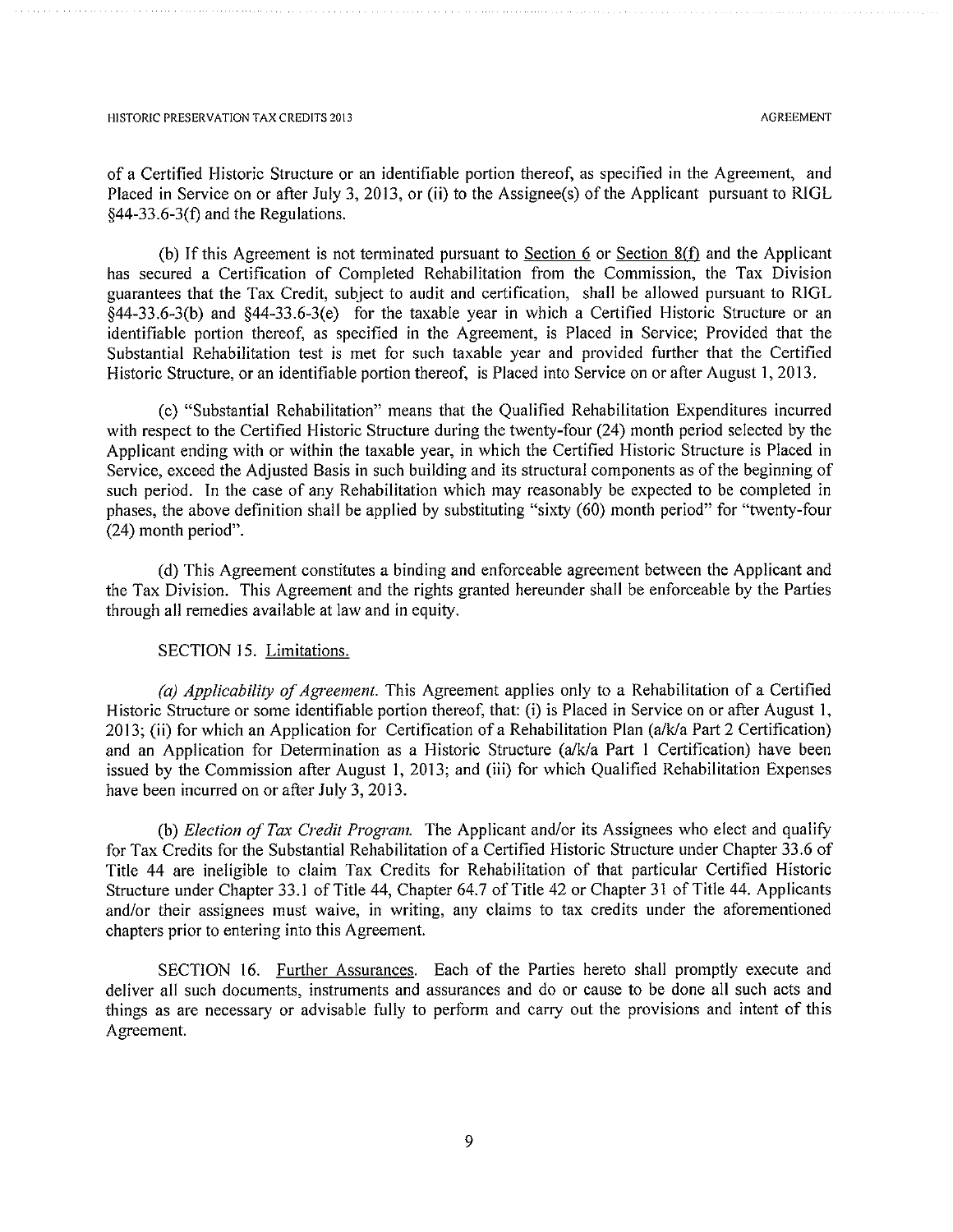SECTION 17. Captions. Titles or captions of Sections contained in this Agreement are inserted only as a matter of convenience and for reference, and in no way define, limit, extend, or describe the scope of this Agreement or the intent of any provision hereof.

SECTION 18. No Waiver. The failure of any Party to insist upon strict performance of a covenant hereunder or of any obligation hereunder, irrespective of the length of time for which such failure continues, shall not be a waiver of such Party's right to demand strict compliance in the future. No consent or waiver, express or implied, to or of any breach or default in the performance of any obligation hereunder, shall constitute a consent or waiver to or of any other breach or default in the performance of the same or any other obligation hereunder. No term or provision of the Agreement may be waived unless such waiver is in writing and signed by the Parties.

SECTION 19. Executed in Counterparts. For the purpose of facilitating proving this Agreement, and for other purposes, this Agreement may be executed simultaneously in any number of counterparts. Each counterpart shall be deemed to be an original, and all such counterparts shall constitute one and the same instrument.

SECTION 20. Warranties.

(a) Warranty of Legal Existence. The Applicant warrants that it is duly organized, chartered or formed under the laws of its State of domicile and that it has the lawful power to engage in the business it is presently conducting or will conduct in the future. The Applicant is duly licensed or qualified and in good standing in each jurisdiction, including Rhode Island, wherein the nature of the business it transacts makes such licensing or qualification necessary.

(b) Warranty of Authority to Execute. The Applicant and the signatory of this Agreement for the Applicant both warrant that they have the power and authority to negotiate and execute this Agreement and to perform the obligations thereunder and all such acts have been duly authorized by the necessary proceedings.

(c) Warranty of No Outstanding Delinquencies or Deficiencies. The Applicant further warrants that it does not have any outstanding delinguencies or deficiencies for taxes or regulatory fees owed to the State of Rhode Island.

SECTION 21. Disclosure and Dissemination of Reported Information. The Applicant acknowledges and agrees that RIGL § 44-33.6-9 imposes certain reporting requirements for the Applicant's participation in this tax credit program and that the information reported shall be specific, definite, and attributable to an identifiable person. In addition, such specific information, including this Agreement and its terms and exhibits, pursuant to RIGL  $\S$  44-33.6-9, shall be:

(a) Shared with or disseminated among other instrumentalities of the State, including but not limited to, the Commission, the Economic Development Corporation, designated members of both houses of the General Assembly, the governor, and the Department of Labor and Training; and

(b) A public document made available to the public for inspection by any person and published by the Tax Administrator on the Tax Division website.

This section shall also apply to any contract voided under the provisions of this Program.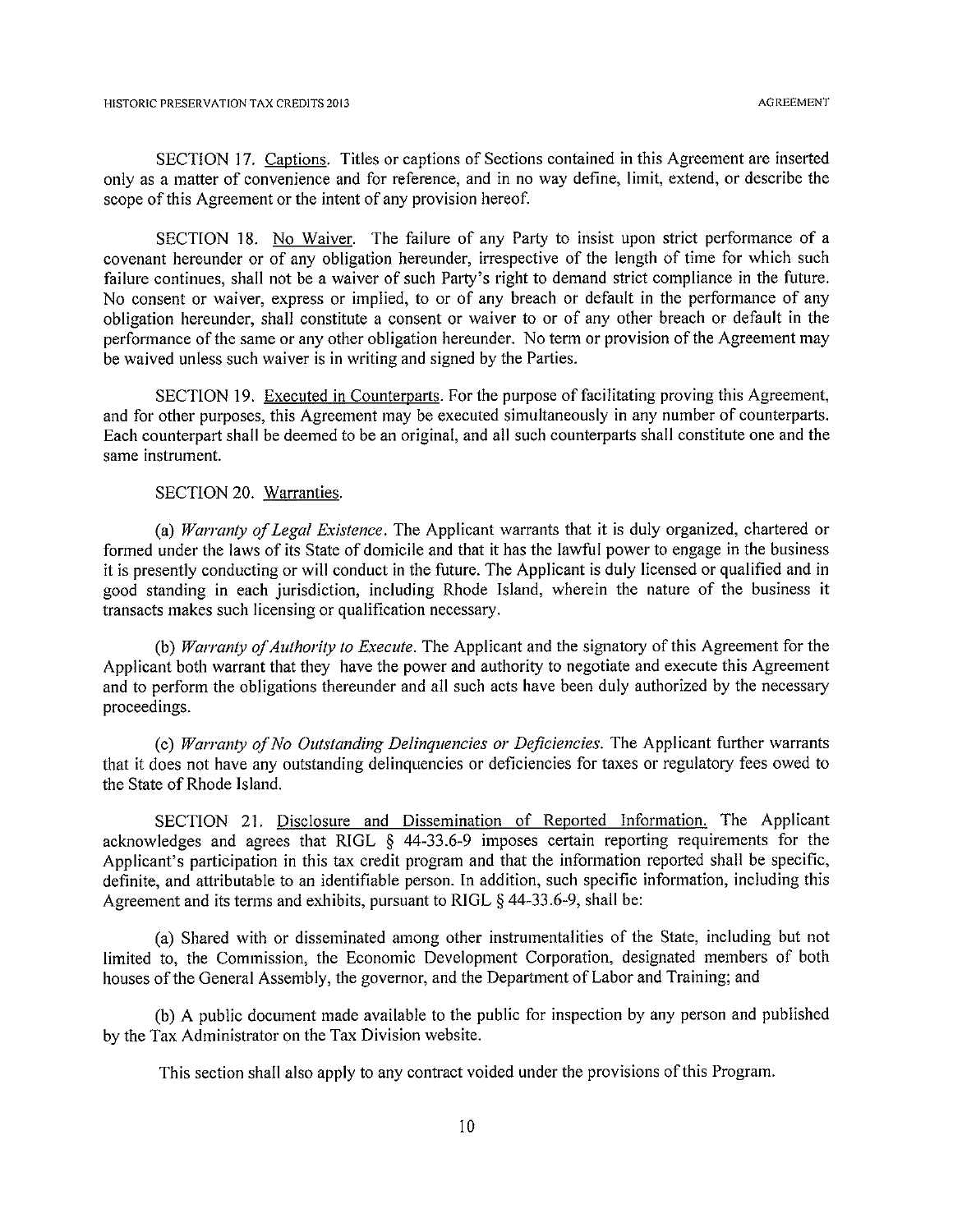**AGREEMENT** 

HISTORIC PRESERVATION TAX CREDITS 2013

IN WITNESS WHEREOF, the parties have caused this contract to be duly executed intending to be bound thereby:

> **STATE OF RHODE ISLAND DEPARTMENT OF REVENUE, by** its DIVISION OF By

Date:

AGUE STREET OUNER LLC **APPLICANT NAME** By: MANA 160  $5215$ **PRINT** Signatory Title: Authorized Date: 6/28/2019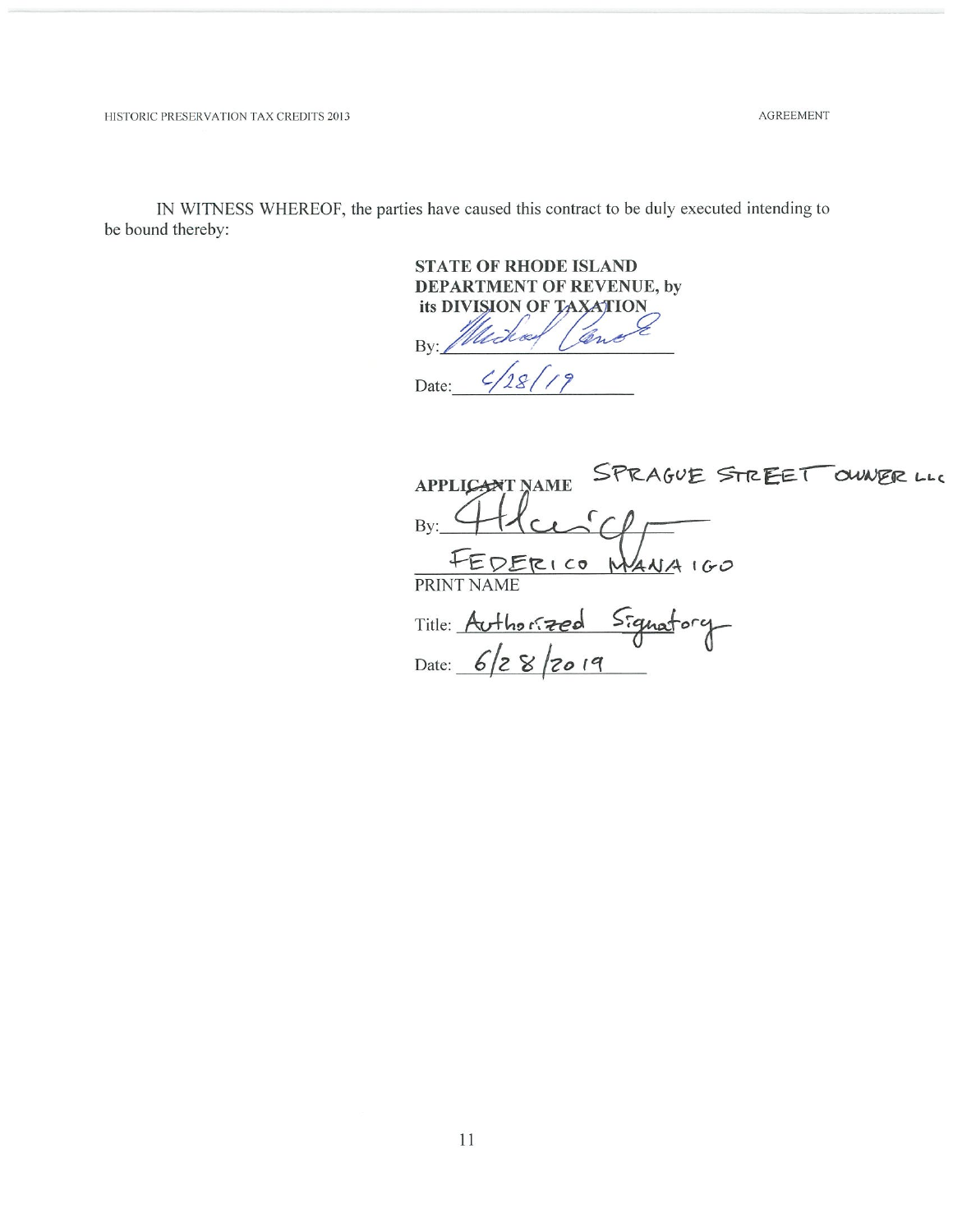## **Exhibit A: Determination of Historic Significance**

[Attach a copy of the Determination of Historic Significance (Part 1 Certification) issued by the<br>RI Historical Preservation & Heritage Commission]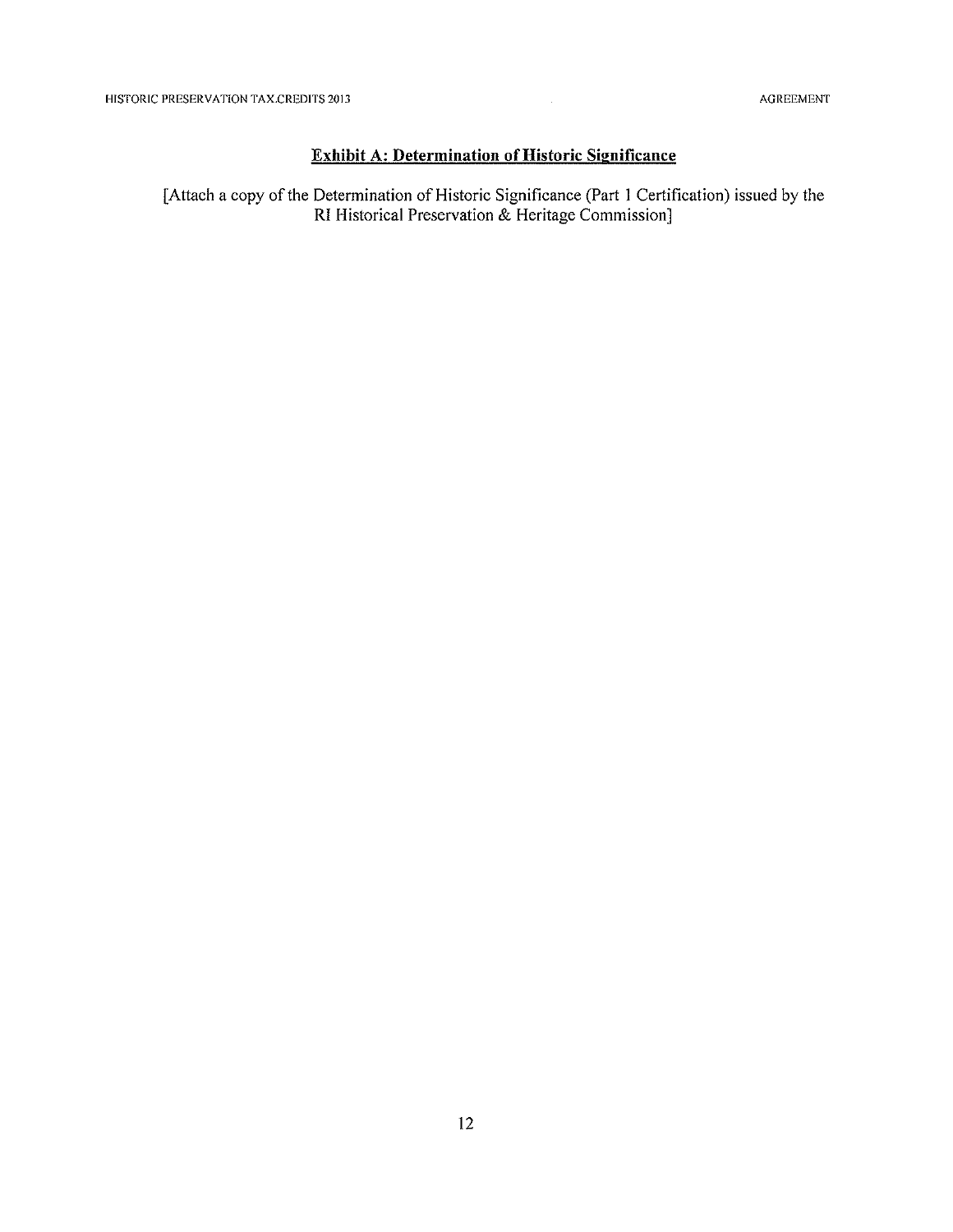

#### STATE OF RHODE ISLAND AND PROVIDENCE PLANTATIONS

#### HISTORICAL PRESERVATION & HERITAGE COMMISSION Old State House · 150 Benefit Street · Providence, R.I. 02903-1209 FAX (401) 222-2968 TEL (401) 222-2678 TTY / Relay 711 Website www.preservation.ri.gov

## HISTORIC PRESERVATION INVESTMENT TAX CREDIT Part 1 -- Certification of Historical Significance

RI Project Number 13-89

Property Name Mechanical Fabric Company Complex, Buildings 1, 2 & 4

Property Address 40,40R &50 Sprague St. Providence, Rhode Island

This Part 1 evaluation of significance has been reviewed by Jeffrey Emidy who meets Historic Preservation Professional Qualification Standards.

REASON FOR CERTIFICATION OF HISTORICAL SIGNIFICANCE (See page 2 for a brief description of the property and its significance.)

- Property is individually listed in the National Register of Historic Places  $\Box$ (Or determined to be eligible by the US Department of Interior).
- Property contributes to the significance of t Mechanical Fabric Company historic ☑ complex
- $\Box$ Property has been designated as a historic property by Ordinance in the City/Town of \_, in accordance with RIGL 45-24.1 and
	- $\Box$ it is more than fifty (50) years old, and
	- $\Box$ it is related to a broad theme of the community's history or is a good example of a type, style, or method of construction, and
	- $\Box$ it possesses sufficient integrity of location, design, setting, materials, workmanship, feeling and association to convey its historical significance.
- $\Box$ THIS IS ONLY A PRELIMINARY DETERMINATION. The property appears to meet the criteria indicated, but it has not been formally listed or designated. In order to claim a RI Historic Preservation Investment Tax Credit the property must receive FINAL Certification of Significance before the rehabilitation work is completed and before the building is placed in service.

 $6 - 26 - 2019$ 

Date

Historical Preservation and Heritage Commission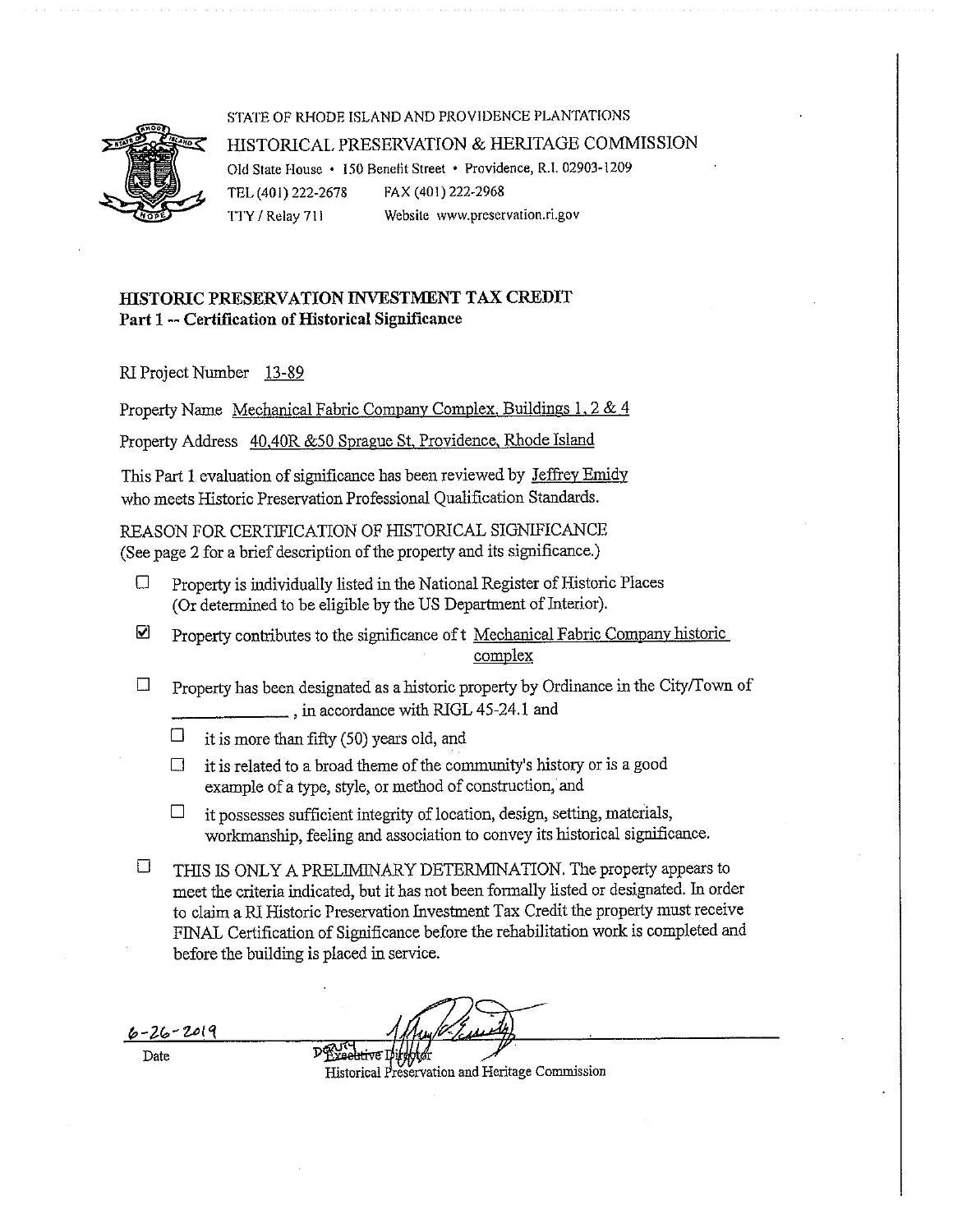**AGREEMENT** 

### **Exhibit B: Certified Rehabilitation Plan**

[Attach a copy of the Certification of a Rehabilitation Plan (Part 2 Certification) issued by the RI Historical Preservation & Heritage Commission and a complete copy of the detailed project timeline (including costs and dates of rehabilitation) submitted to the Commission as part of the Applicant's Part 2 Application]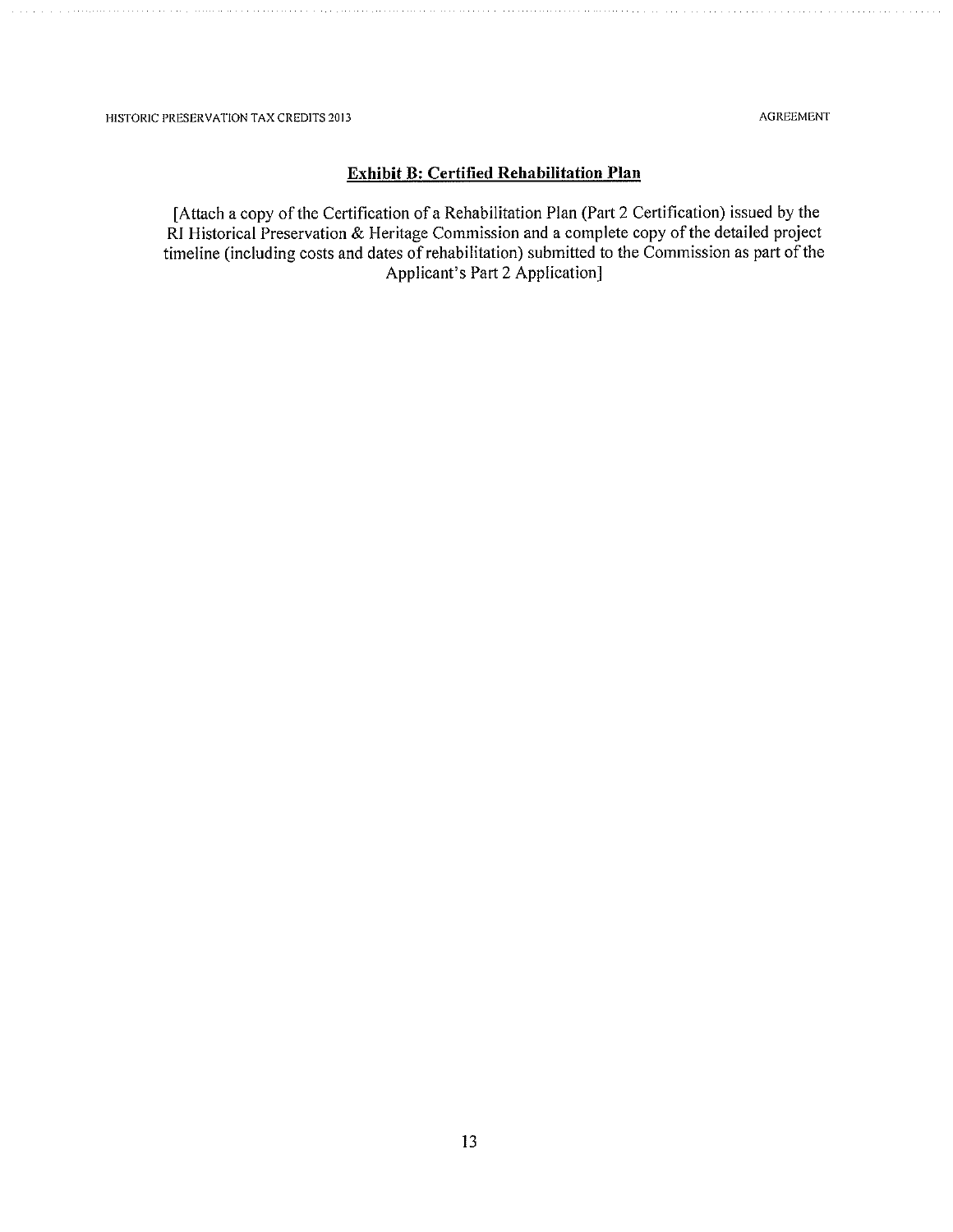

STATE OF RHODE ISLAND AND PROVIDENCE PLANTATIONS HISTORICAL PRESERVATION & HERITAGE COMMISSION Old State House • 150 Benefit Street • Providence, R.I. 02903-1209 TEL (401) 222-2678 FAX (401) 222-2968 TTY / Relay 711 Website www.preservation.ri.gov

## HISTORIC PRESERVATION INVESTMENT TAX CREDIT **Certification -- Part 2**

RI Project Number 13-89

Mechanical Fabric Company Complex, Buildings 1, 2 & 4 Property Name Property Address 40,40R &50 Sprague St, Providence, Rhode Island  $\Box$  pending  $\boxtimes$  yes Certified Historic Structure?

 $\boxtimes$  Part 2 Type of Request

> $\Box$ Amended Part 2

### **CERTIFICATION**

who meets Historic Preservation This application was reviewed by Roberta Randall Professional Qualification Standards.

The project:

- meets the Standards for Historic Preservation Projects and is approved.  $\Box$
- meets the Standards only if the conditions stated on page 2 are met. ☑ Approval is
- $\Box$  does not meet Standard number(s) The project is not approved.

الهجين

Executive L

for the reasons stated on page 2.

 $\Box$  does not provide sufficient information. The project is not approved.

Date

*-16-*2019

Historic Preservation and Heritage Commission

.<br>:tor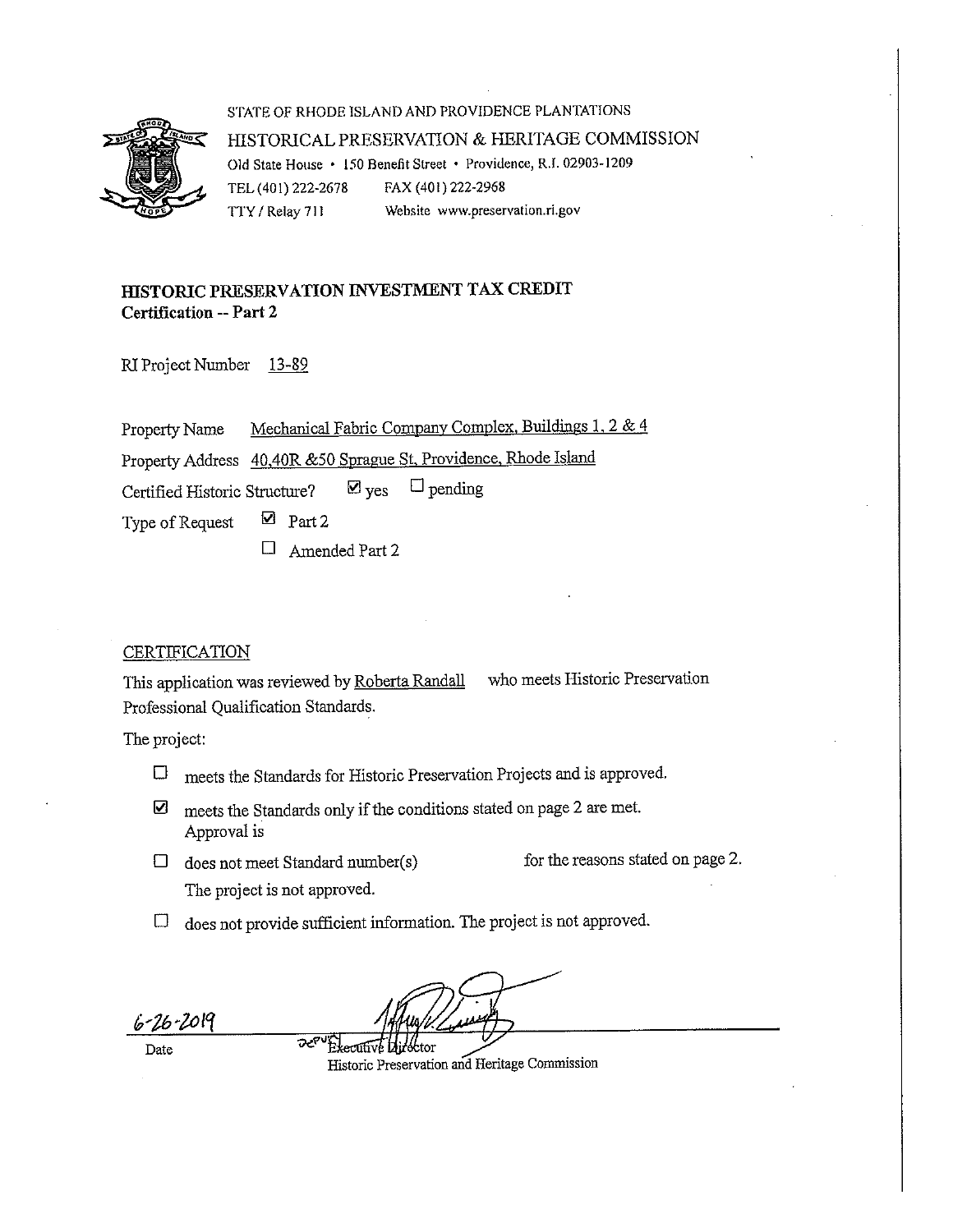## HISTORIC PRESERVATION INVESTMENT TAX CREDIT **Certification -- Part 2** Page 2

#### **ISSUES**

 $\Box$  Additions, including rooftop additions.

 $\Box$  Alteration of significant exterior features or surfaces.

 $\Box$  Alteration, removal, or covering of significant interior finishes or features.

 $\Box$  Adjacent new construction, extensive site work, or demolition of related structures.

 $\Box$  Changes to significant interior spaces or plan.

 $\Box$  Window replacements on any major elevation that do not match historic.

 $\Box$  Damaging or inadequately specified masonry treatments.

 $\Box$  Other (explain)

# EVALUATION OF PROJECT AND CONCERNS

(Basis for decision to approve or deny the project.)

## CONDITIONS THAT MUST BE MET FOR APPROVAL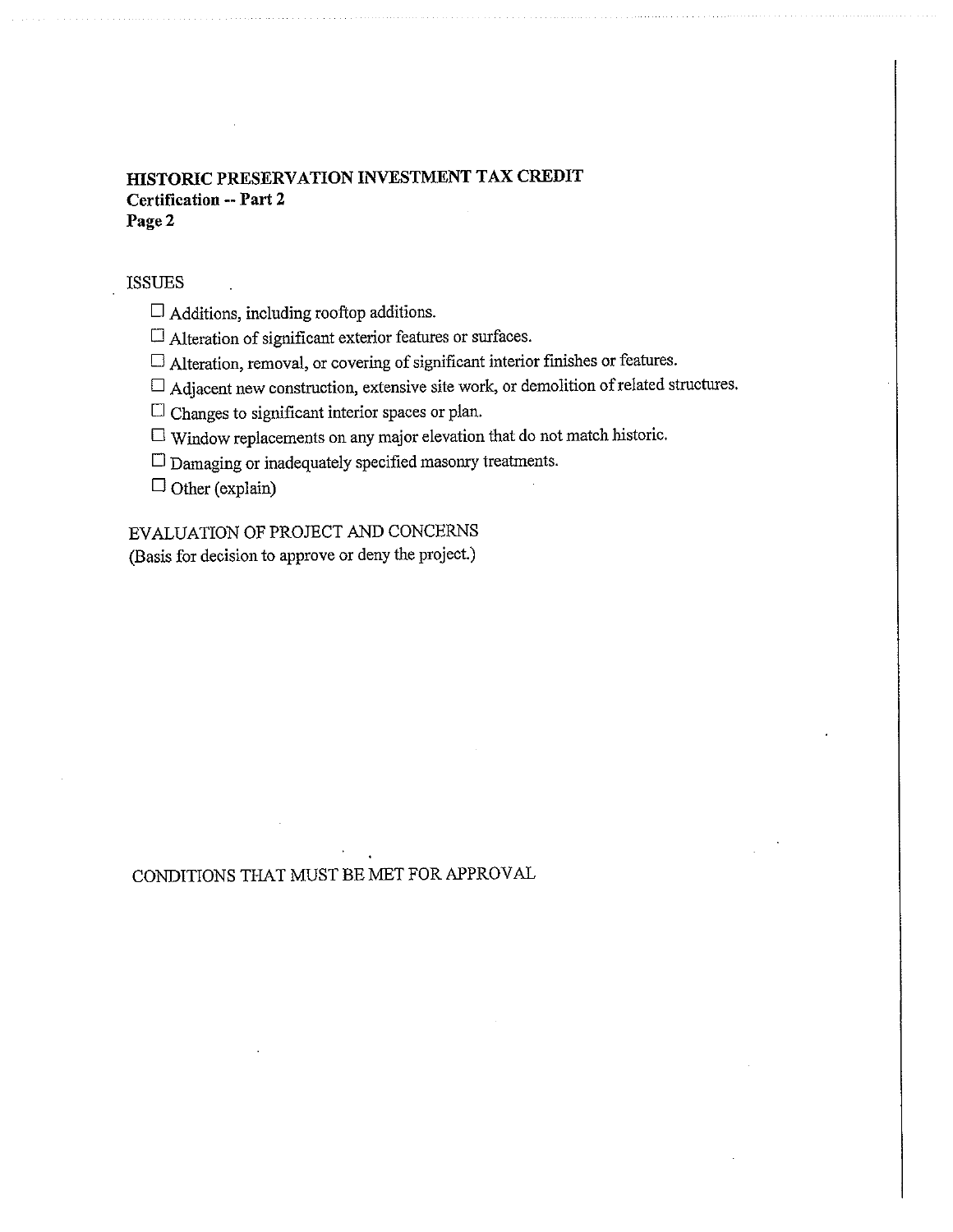# ESTIMATED PROJECT TIMELINE

| Project Name:<br>Project Tax Credit Number:<br>Project Address: | Mechanical Fabric Company Complex<br>ı3 – 89<br>40, 40R, 50 Sprague St, Providence RI 02907                                               |                          |                                            |
|-----------------------------------------------------------------|-------------------------------------------------------------------------------------------------------------------------------------------|--------------------------|--------------------------------------------|
| ITEM NO.                                                        | <b>DESCRIPTION OF WORK</b>                                                                                                                | <b>ESTIMATED</b><br>COST | <b>ESTIMATED</b><br><b>COMPLETION DATE</b> |
| 1.                                                              | Architectural, Engineering Permit Set                                                                                                     | \$245,000                | Aug- $18$                                  |
| $\overline{2}$ .                                                | <b>Construction Contract Awarded</b>                                                                                                      |                          | Sep-18                                     |
| 3.                                                              | Permits Issued                                                                                                                            | \$75,000                 | $Oct-18$                                   |
| 4.                                                              | Contractor Authorized to proceed                                                                                                          |                          | $Oct-18$                                   |
| 5.                                                              | Exterior Envelope Rehabilitation Completed<br><b>Limited Demolition</b><br>Masonry/carpentry repairs<br>Roof, thermal envelope<br>Windows | \$2,000,000              | Feb-19                                     |
| 6.                                                              | <b>Interior Rehabilitation Completed</b><br>Rough framing<br>Plumbing, mechanical, electrical, sprinklers<br>Interior finishes            | \$3,750,000              | $Jul-19$                                   |
| 7.                                                              | Sitework Completed                                                                                                                        | \$100,000                | Aug- $19$                                  |
| 8.                                                              | Project Completion & Certificate of Occupancy issued                                                                                      |                          | $Sep-19$                                   |

 $\bar{z}$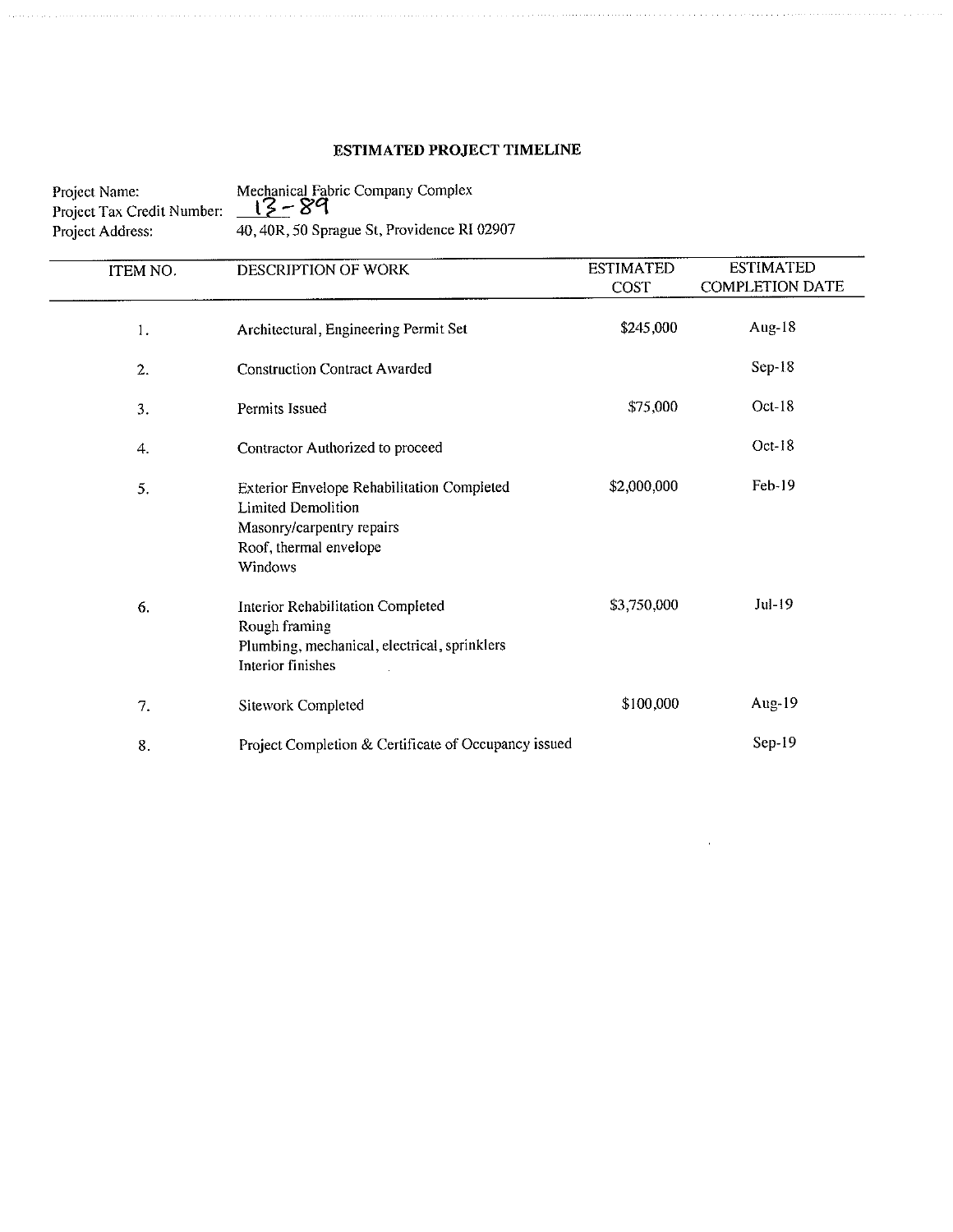HISTORIC PRESERVATION TAX CREDITS 2013

AGREEMENT

# **Exhibit C: Tax Credit Methodology Election and Fee Payment**

[Attach Original of Form HTC-V -2013: "Rhode Island Historic Structures-Tax Credit-Processing Fee Form"]